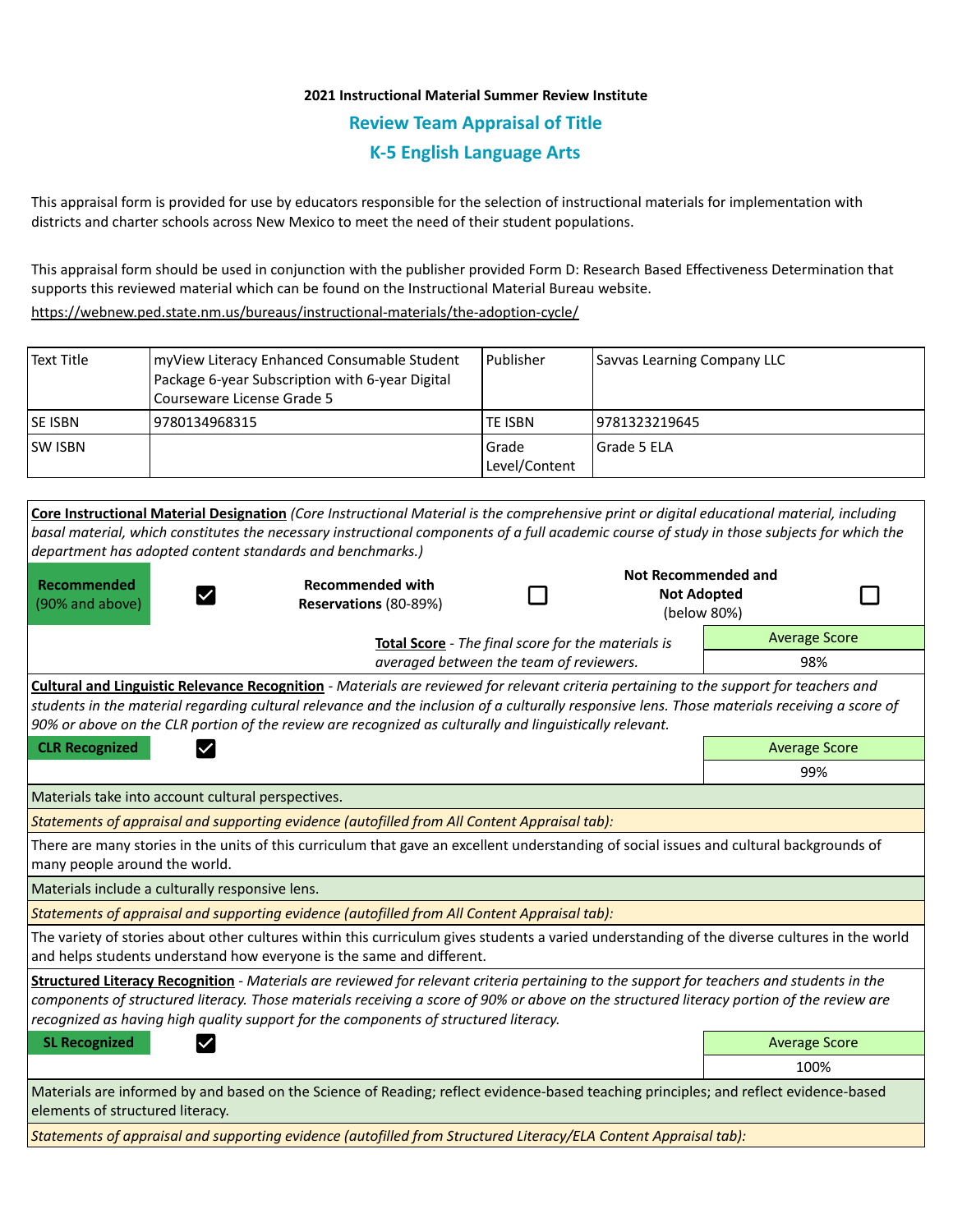The Reading Resource Companion provides teachers with the routines of the program and lessons, with clearly lay out plans for each lesson, as well as all of the materials required to successfully teach those lessons. The teacher is provided with numerous strategies to help engage all students; support struggling students; improve fluency; differentiate learning; and support independent reading and collaborative learning.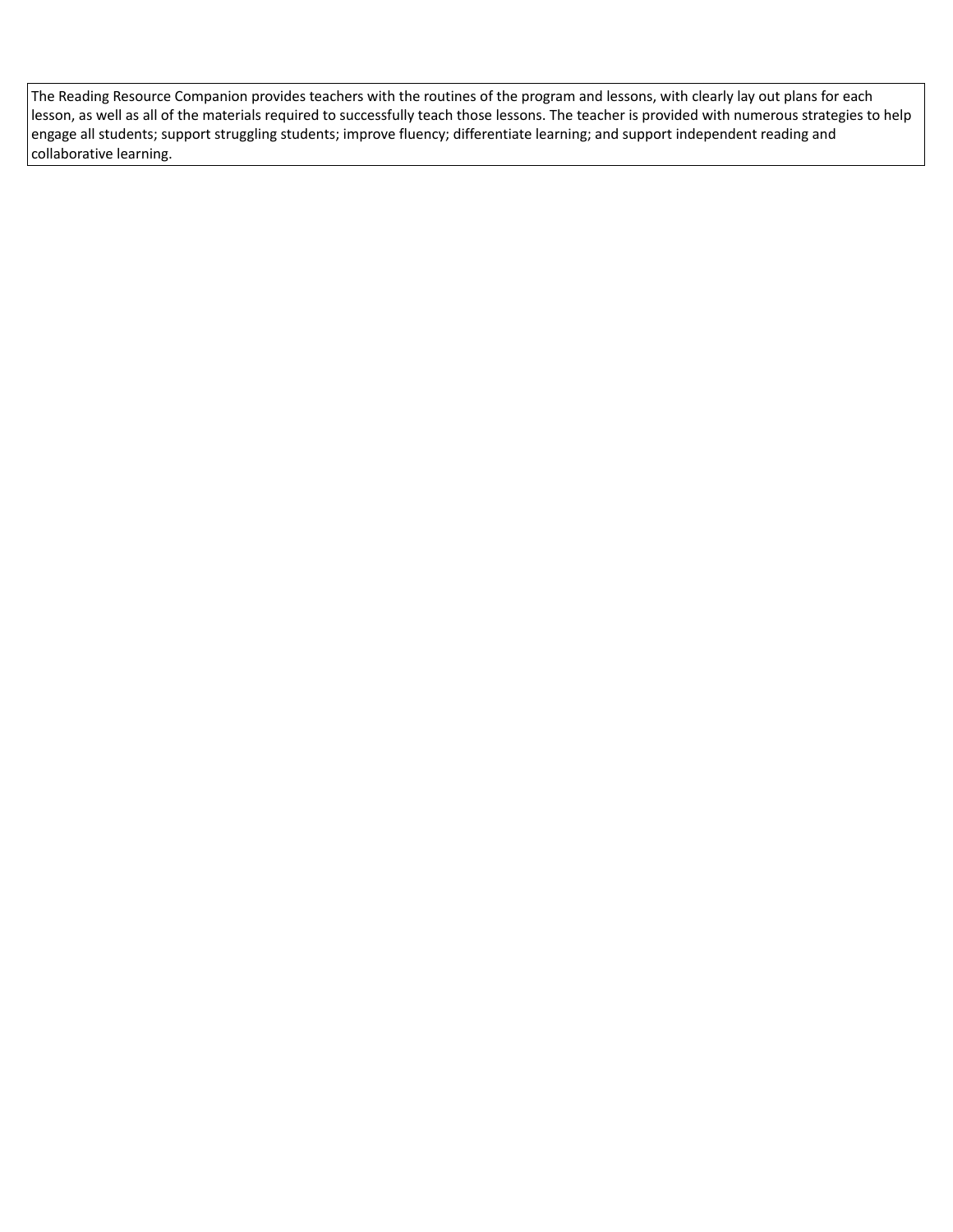**Standards Review** *- Materials are reviewed for alignment with the state adopted content standards, benchmarks and performance standards.*

Average Score

97%

Materials align with grade level ELA standards overall.

*Statements of appraisal and supporting evidence:* 

The materials align with 5th grade ELA standards by supporting reading, writing, and language skills through multiple strategies for all students (the below level, on level, above level) and providing culturally and linguistically appropriate materials.

Materials align to reading standards.

*Statements of appraisal and supporting evidence:* 

New Mexico Common Core State Standards are planned out by lessons, with each successive lesson scaffolding upon the previous one. Students are continuously reviewing while learning new skills. Each text has annotations in the margins for students to highlight or underline text that supports the concepts they are studying. The student workbook has practice pages for comprehension, academic vocabulary, text features, language/grammar practice, and word study.

Materials align to writing standards.

*Statements of appraisal and supporting evidence:* 

The writing materials include all genres of writing and are tied in to the reading and language portion of the curriculum. The program incorporates strategies in the text that bridge the language and writing portion of the curriculum, such as personal narrative, opinion essays, argumentative essays, informational essays, and poetry.

Materials align to speaking and listening standards.

*Statements of appraisal and supporting evidence:* 

Students are presented with numerous opportunities for listening comprehension and presenting their writing and their projects orally in class with their peers.

Materials align to language standards.

*Statements of appraisal and supporting evidence:* 

The materials allow students to engage in activities promoting spelling, syllabication, suffixes, prefixes, and figurative language in building upon their writing skills throughout the course of the year.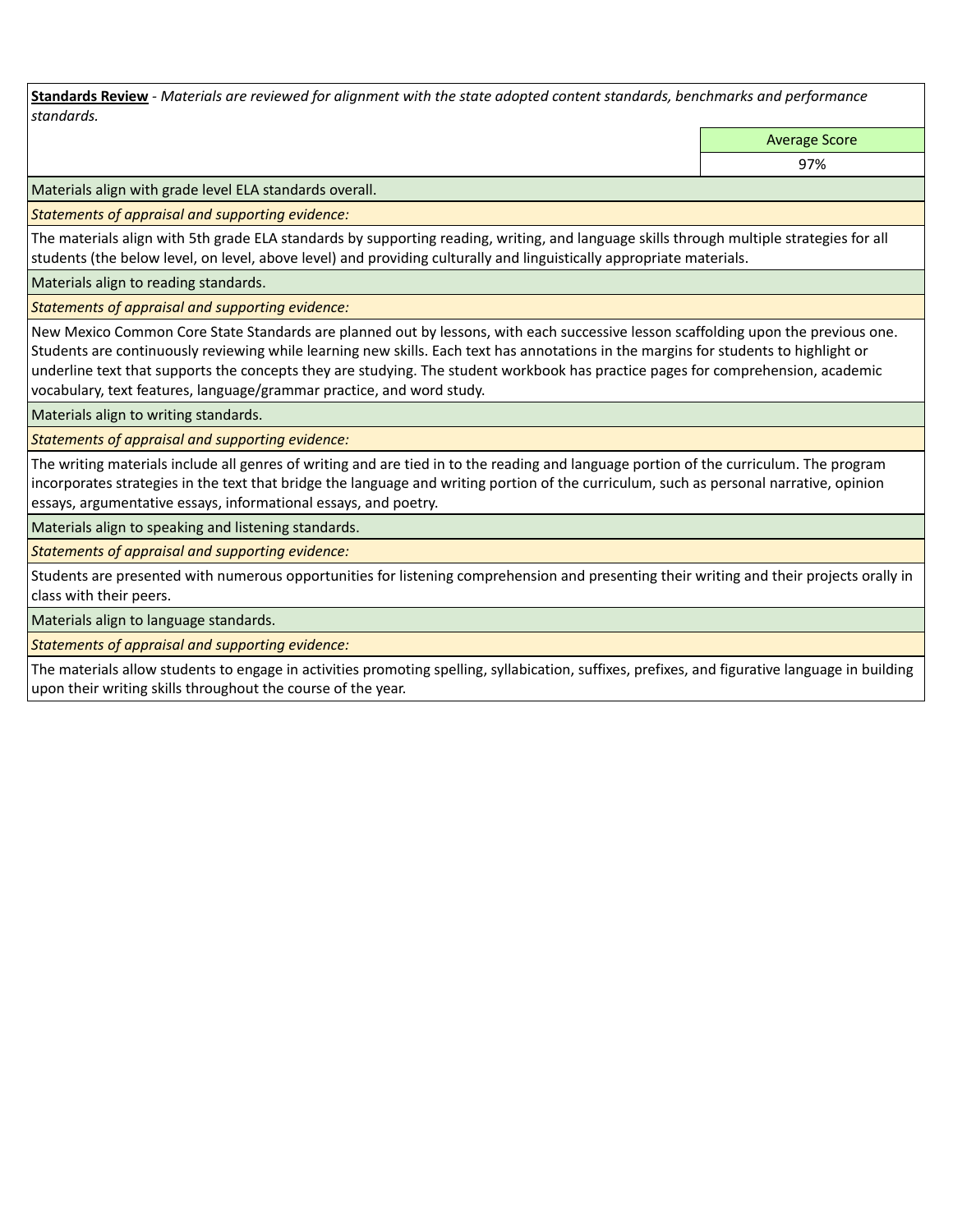**Structured Literacy Review** *- Materials are reviewed for relevant criteria pertaining to the support for teachers and students in the components of structured literacy.*

Average Score

100%

Materials are informed by and based on the Science of Reading; reflect evidence-based teaching principles; and reflect evidence-based elements of structured literacy.

*Statements of appraisal and supporting evidence:*

The Reading Resource Companion provides teachers with the routines of the program and lessons, with clearly lay out plans for each lesson, as well as all of the materials required to successfully teach those lessons. The teacher is provided with numerous strategies to help engage all students; support struggling students; improve fluency; differentiate learning; and support independent reading and collaborative learning.

**ELA Content Review** *- Materials are reviewed for relevant criteria pertaining to the support for teachers and students in the specific content area reviewed.*

Average Score

100%

Materials provide sequential, cumulative instruction and practice opportunities for a full range of foundational skills.

*Statements of appraisal and supporting evidence:* 

Each unit has a skills overview page in the teacher's edition that shows the progression of the unit for the six weeks and how students are building on previous skills. Each unit also has a reading comprehension, writing and grammar section that builds on the text that the students have been studying and the ELA components that are being taught in the units.

Materials provide a selection and range of high-quality texts worthy of students' time and attention, exhibiting exceptional craft and thought and/or providing useful information.

*Statements of appraisal and supporting evidence:* 

The text has a variety of genres for the students to read. They are engaging so students are interested in the material. Each story has one or more reading strategy to practice and focus on to build understanding, connection, main idea, theme, etc., throughout each unit.

Questions in the materials are high-quality text-dependent and text-specific questions. The overwhelming majority of these questions are text-specific and draw student attention to the particulars in the text.

*Statements of appraisal and supporting evidence:* 

The students are guided during the shared reading and cold reading to use the annotations in the margins of the story. Students can highlight or underline details or descriptions to aid with understanding the theme, the characters, vocabulary, finding the main the idea and supporting details, infering, and text structure/features.

Materials provide scaffolding and supports to enable students' learning of English language arts.

*Statements of appraisal and supporting evidence:* 

Each unit has specific ELL supports or access strategies, making the material easier to understand; each lesson builds on the previous lessons.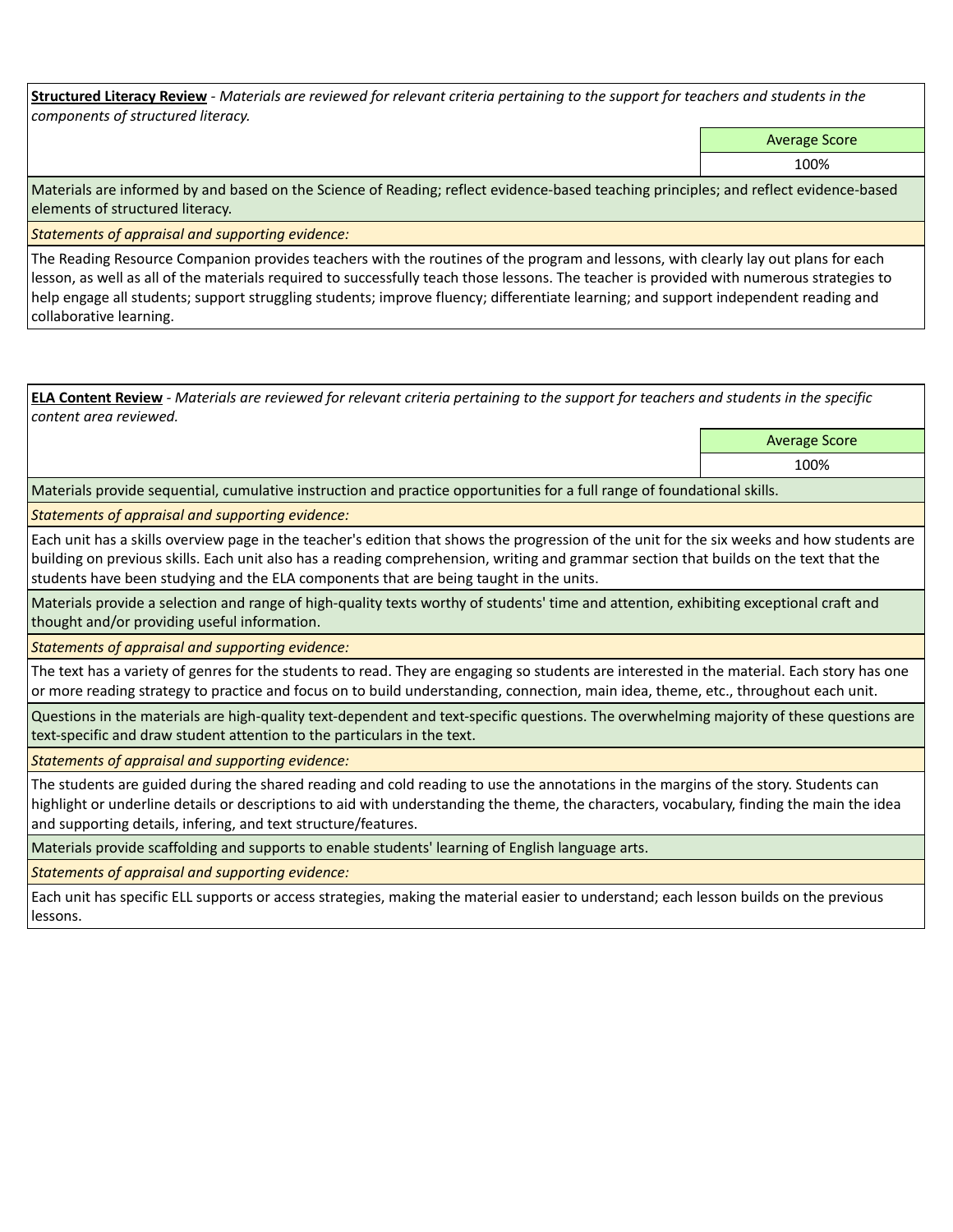**All Content Review** *- Materials are reviewed for relevant criteria pertaining to the support for teachers and students in the material regarding the progression of the standards, lesson structure, pacing, assessment, individual learners and cultural relevance.*

Average Score

99%

Materials are coherent and consistent with the standards that all students should study in order to be college and career ready.

*Statements of appraisal and supporting evidence:*

Each unit has a final project-based learning assignment using numerous tools of technology. Students do research collaboratively online and with print resources; develop a project together; post the project online; and use technology to present their final project to the class. Working in partnerships and using technology helps prepare students for college and future career paths.

Materials are well designed and take into account effective lesson structure and pacing.

*Statements of appraisal and supporting evidence:*

Each unit begins with a skills overview and a lesson overview. The unit also gives a suggested weekly pacing guide.

Materials support teacher planning, learning, and understanding of the standards.

*Statements of appraisal and supporting evidence:*

Each unit contains a unit overview with a suggested pacing guide and a lesson breakdown with a natural progression for each lesson. The digital component of the program contains numerous options for assessment, extra practice with leveled readers, learning games, and ELL support.

Materials offer teachers resources and tools to collect ongoing data about student progress on the standards.

*Statements of appraisal and supporting evidence:*

The digital component provides a variety of formative and summative assessments to check for student understanding throughout each unit, including BOY. MOY. and EOY assessments.

Materials support effective use of technology to enhance student learning.

*Statements of appraisal and supporting evidence:*

Using the digital portion of this curriculum, the teacher has the ability to assign testing, leveled readers, audio text, interactive media, distance learning support, games, ELA videos, and project-based learning activities using a Spanish or English access for students needing more challenging or intervention access.

Materials can be easily customized for individual learners.

*Statements of appraisal and supporting evidence:* 

Each lesson has a text complexity component in the TE that gives ideas to help support ELLs, students who need intervention, and students that are on level or advanced in their learning.

Materials give all students extensive opportunities and support to explore key concepts.

*Statements of appraisal and supporting evidence:*

Each lesson has at least two readings of the story, with the strategy practice in the margins and then practice and support using writing, grammar, and text comprehension.

Materials take into account cultural perspectives.

*Statements of appraisal and supporting evidence:*

There are many stories in the units of this curriculum that gave an excellent understanding of social issues and cultural backgrounds of many people around the world.

Materials include a culturally responsive lens.

*Statements of appraisal and supporting evidence:*

The variety of stories about other cultures within this curriculum gives students a varied understanding of the diverse cultures in the world and helps students understand how everyone is the same and different.